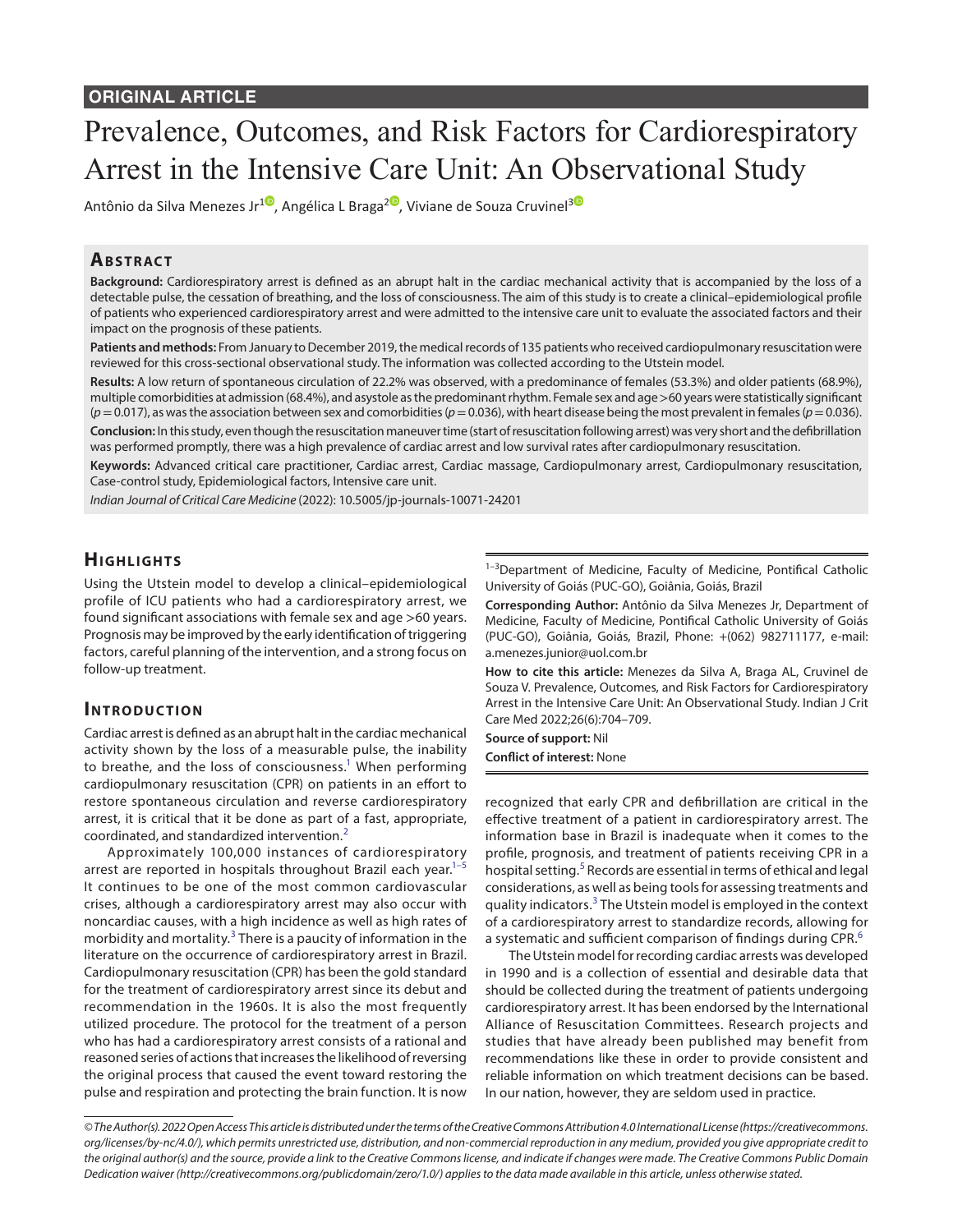Knowing the enormous number of cardiac arrests that occur in Brazil and throughout the globe, we understand the significance of providing appropriate treatment during CPR since its introduction in the country. $2$ 

The prognosis of patients in cardiorespiratory arrest is influenced by a number of variables, including appropriate treatment provided throughout patients' care while in cardiac arrest. It is possible that such variables are inherent to the patient himself/herself or linked to the process of providing treatment for the patient.

Improved outcomes were achieved via early identification of the triggering factors, tailored management in each clinical situation, and a focus on return to spontaneous circulation. These factors contributed to the overall prognosis of patients. The development of international protocols and algorithms made it possible to standardize and organize medical treatment worldwide. Even though differences in training exist in Brazil, data records and outcomes are considerable and often contradictory,<sup>[3](#page-4-3)</sup> just as data records and results in other regions of the globe are conflicting.

This study is aimed to describe the clinical–epidemiological profile of patients admitted to the intensive care units who required CPR and evaluate the factors associated with cardiorespiratory arrest and their impact on the prognosis of these patients.

## **MATERIALS AND METHODS**

An analysis of the medical records of 135 patients who received CPR in the ICU of a public hospital between January and December 2019 was performed in this cross-sectional, observational study. Patients had to be older than 18 years of age and not in the postoperative phase of cardiac surgery to be included.

Age, sex, clinical history, diagnosis on admission (using ICD-10 codes), the proportion of deaths, hospitalization time, duration of CPR, initial rhythm on the electrocardiogram during cardiorespiratory arrest, drugs administered, need for intubation, and procedures performed were among the information gathered from medical records, according to the Utstein model's orientations: chest compression and defibrillation.

According to the guidelines of Resolution 466/2012 of the National Health Council, the present study was submitted to the Research Ethics Committee of the University and the hospital and was accepted under approval numbers 3,774,759 and 3,902,175, respectively.

### **Statistical Analysis**

The data were tabulated using Microsoft® Program® Excel 2007, and the statistical analysis was performed using SPSS® for Windows®, IBM Corp. Released 2020. IBM SPSS Statistics for Windows, Version 27.0. Armonk, New York: IBM Corp. The significance level was set at 5% (*p* <0.05). Each variable was compared to the outcome variable (death or survival) to determine how they behaved in a certain situation. The Chi-square test was used to determine the impact of the variables age and sex in relation to the variables of the sociodemographic profile to determine their relationship. Univariate logistic regression analysis was performed to examine the relationship between the survival and the variables of the sociodemographic profile in this study. It was undertaken because of several issues, including incorrectly completed medical records, investigation of only one hospital center, failure to evaluate the quality of CPR provided, and a lack of information on the time

that passed between the discovery of cardiorespiratory arrest and the start of CPR maneuvers.

## **RESULTS**

The study population had more females [53.3% (72)] and had more older people over the age of 60 years [68.9% (93)]. The majority of patients (64.4% or 87 individuals) had multiple comorbidities at the time of their admission to the hospital  $(N = 74)$ . The majority of those in the sample (54.8%) were admitted to the hospital for a duration less than or equal to 10 days.

The length of the CPR process in 40.7% (*n* = 55) of the patients was less than or equal to 20 minutes [10 cycles, these CPR processes were terminated because of return of spontaneous circulation (ROSC)]. The most common first rhythm of cardiorespiratory arrest was asystole (31.9%), followed by pulseless electrical activity (PEA) (19.3%), ventricular fibrillation (VF) (9.6%), and ventricular tachycardia without pulse (VTP) (1.5%).

Ninety-three percent (126) of patients were given medications and included in the CPR protocol (epinephrine and amiodarone), and 83% (112) were put on invasive mechanical ventilation.

The administration of cardiac compression was documented in the majority of patient medical records (98.5%), and spontaneous circulation was restored in only 22.5% (30) of those patients. Only 15 people underwent defibrillation, according to the records (11.1%). The overall survival (ROSC) rate was poor, at just 22.2% (30) of the sample. Female sex and age >60 years were significantly associated with a need for CPR ( $p = 0.017$ ) ([Table 1\)](#page-1-0).

According to [Table 2](#page-1-1), the comparison between sex and the category of comorbidities confirmed that women were more likely than men to have cardiac comorbidities ( $p = 0.036$ ).

We found that the duration of hospitalization did not have a statistically significant relationship with the percentage of survivors in the study population ( $p = 0.068$ ). As previously stated, other factors, such as sex, age, and type of comorbidity did not show statistical significance in association with the survival rate ( $p > 0.05$ )

<span id="page-1-0"></span>**Table 1:** The relationship between sex, age, and cardiopulmonary resuscitation

|                     |    | Male  |    | Female |       |  |
|---------------------|----|-------|----|--------|-------|--|
| Factor/sex          | n  | %     |    | %      | D     |  |
| Age                 |    |       |    |        |       |  |
| $\leq$ 60 years old | 26 | 41.3  | 16 | 22.2   |       |  |
| >60 years old       | 37 | 58.7  | 56 | 77.8   |       |  |
| <b>Total</b>        | 63 | 100.0 | 72 | 100.0  | 0.017 |  |

<span id="page-1-1"></span>**Table 2:** Comparison between sex and category of comorbidities

|               | Male           |       | Female         |       |       |
|---------------|----------------|-------|----------------|-------|-------|
| Factor/sex    | %<br>n         |       | n              | %     | р     |
| Comorbidities |                |       |                |       |       |
| Heart         |                | 1.8   | 10             | 14.9  |       |
| Multiple      | 38             | 67.9  | 49             | 73.1  |       |
| Neoplastic    | $\overline{2}$ | 3.6   | $\overline{2}$ | 3.0   |       |
| Neurological  | $\mathcal{P}$  | 3.6   | 1              | 1.5   |       |
| Lungs         | 2              | 3.6   | 2              | 3.0   |       |
| Kidneys       | 3              | 5.4   | 0              | 0.0   |       |
| Others        | 8              | 14.3  | 3              | 4.5   |       |
| Total         | 56             | 100.0 | 67             | 100.0 | 0.036 |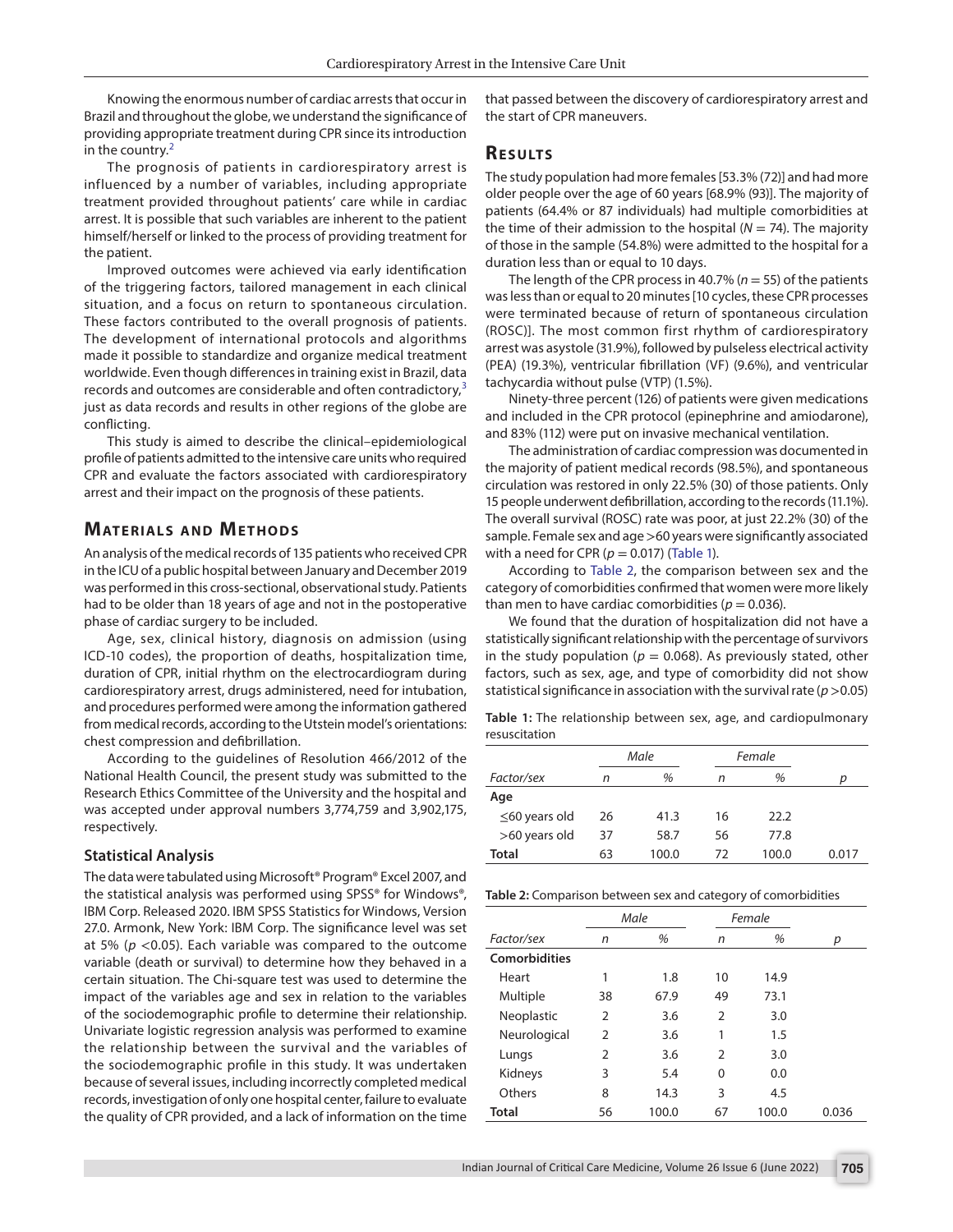on logistic regression. [Table 3](#page-2-0) depicts the connections that have been discussed.

Patients with shockable rhythms—VTP and VF—had a better chance of survival (OR 2.09) ( $p = 0.04$ ) compared to those who did not. The most substantially related rhythm was VF, which was associated with a survival rate of 31.6% ( $n = 6$ ) and an absence of return to spontaneous circulation in patients who did not have this rhythm ( $p = 0.04$ ) ([Table 4](#page-2-1)).

The use of drugs specified in the CPR protocol had no statistically significant effect on survival rates, nor did the use of invasive mechanical ventilation (*p* >0.05), as shown in [Table 5.](#page-3-0)

According to [Table 6,](#page-3-1) 80% of defibrillations were done on females and 20% (3) on male patients, and this association was statistically significant ( $p = 0.004$ ). This result is consistent with the fact that females (28%) were discovered to have the highest proportion of shockable rhythms (VF and VTP) compared to males (7%) [\(Table 6\)](#page-3-1).

<span id="page-2-0"></span>**Table 3:** The relationship between survival and sex, age, comorbidity, and duration of hospitalization

|                                 |                | No    |    | Yes   |       |  |  |
|---------------------------------|----------------|-------|----|-------|-------|--|--|
| Factor/survival                 | n              | %     | n  | %     | р     |  |  |
| Sex                             |                |       |    |       |       |  |  |
| Male                            | 51             | 48.6  | 12 | 40.0  |       |  |  |
| Female                          | 54             | 51.4  | 18 | 60.0  |       |  |  |
| Total                           | 105            | 100.0 | 30 | 100.0 | 0.408 |  |  |
| Age                             |                |       |    |       |       |  |  |
| $\leq$ 60 years old             | 36             | 34.3  | 6  | 20.0  |       |  |  |
| >60 years old                   | 69             | 65.7  | 24 | 80.0  |       |  |  |
| Total                           | 105            | 100.0 | 30 | 100.0 | 0.142 |  |  |
| <b>Comorbidities</b>            |                |       |    |       |       |  |  |
| Heart                           | 10             | 10.6  | 1  | 3.4   |       |  |  |
| Multiple                        | 64             | 68.1  | 23 | 79.3  |       |  |  |
| Neoplastic                      | 3              | 3.2   | 1  | 3.4   |       |  |  |
| Neurological                    | $\overline{2}$ | 2.1   | 1  | 3.4   |       |  |  |
| Lungs                           | 3              | 3.2   | 1  | 3.4   |       |  |  |
| Kidneys                         | $\overline{2}$ | 2.1   | 1  | 3.4   |       |  |  |
| Others                          | 10             | 10.6  | 1  | 3.4   |       |  |  |
| Total                           | 94             | 100.0 | 29 | 100.0 | 0.574 |  |  |
| Hospitalization duration (days) |                |       |    |       |       |  |  |
| $\leq$ 10 days                  | 62             | 59.0  | 12 | 40.0  |       |  |  |
| $>10$ days                      | 43             | 41.0  | 18 | 60.0  |       |  |  |
| Total                           | 105            | 100.0 | 30 | 100.0 | 0.068 |  |  |

#### <span id="page-2-1"></span>**Table 4:** Relationship between initial CPR rhythm and survival

#### Discussion

Our finding that the majority of patients undergoing CPR were being female is not consistent with the literature, which indicates that patients are mainly male, with an incidence ranging from [5](#page-4-2)1.6 to 72.4%.<sup>5[,7](#page-4-5),[8](#page-4-6)</sup> Despite the fact that women's survival was not significantly different from men's, the length of CPR was much longer in women than in men, favoring neurological damage in women.<sup>[5](#page-4-2)</sup> Sex did not seem to make a difference in survival, according to the results of the logistic regression analysis. However, there was no difference in the length of time required for CPR based on sex in our study. A statistically significant difference ( $p = 0.004$ ) was found when comparing defibrillation in both sexes. The greatest percentage of patients was found to be female ( $p = 0.004$ ). This result is consistent with the finding that females had the highest proportion of shockable rhythms (VF and TVP) (28% compared to 7% in men).

The studies presented mean ages ranging from 60 to [7](#page-4-5)0 years, $1,7,8$  $1,7,8$  consistent with our analysis, which found that the majority of patients was over the age of 60 years, while another author reported a mean age of 59  $\pm$  17.6 years, with ages ranging from 16 to 94 years, $^5$  $^5$  which is consistent with our epidemiological analysis.

For example, in terms of the most commonly associated comorbidities, the authors report that 48.3% of patients had systemic arterial hypertension, 28% had diabetes mellitus, 15% had heart failure, 7.8% had cancer, and 6.7% had myocardial ischemia,<sup>[5](#page-4-2)</sup> or that HIV infection was the most common comorbidity<sup>2</sup> due to wide geographical disparities in the epidemiological profile. Our study patients had many comorbidities (cardiac, multiple, renal, pulmonary, neoplastic, and others). Statistical significance was found for female sex and cardiac diseases, such as arterial hypertension, without these factors having an effect on survival.

A variety of variables, including the location of the CPR site, the length of CPR, the etiology of cardiorespiratory arrest, the initial heart rhythm, and the patient's comorbidities, all influence the patient's chances of survival.<sup>[9](#page-4-7)</sup> In our study, the use of cardiac compression was documented in the medical records of the vast majority of patients undergoing CPR (98.5%), with just 22.5% of those patients achieving spontaneous circulation after receiving cardiac compression. In another study, 12 patients out of 213 who received CPR were able to be discharged, indicating that the procedure is safe (5.6%). When CPR was performed, only one out of four patients had spontaneous circulation restored.

The initial rhythm of in-hospital CPR and the survival rate of patients in our database revealed that both shockable rhythms, VTP and VF, were associated with a greater chance of survival (OR 2.09)  $(p = 0.04)$ , with VF being the most effective in terms of statistical

|                     |    | Não   |    | Sim   |       |      | CI 95%          |          |
|---------------------|----|-------|----|-------|-------|------|-----------------|----------|
| Factor/survival     | n  | %     | n  | %     | D     | OR   | <b>Inferior</b> | Superior |
| Initial pace of CPR |    |       |    |       |       |      |                 |          |
| PEA                 | 22 | 33,8  | 4  | 21,1  |       |      |                 |          |
| u/l                 | 35 | 53,8  | 8  | 42,1  |       |      |                 |          |
| <b>VF</b>           |    | 10,8  | 6  | 31,6  |       |      |                 |          |
| <b>VTP</b>          |    | 1,5   |    | 5,3   |       |      |                 |          |
| Total               | 65 | 100,0 | 19 | 100,0 | 0,040 | 2,09 | 1,03            | 4,24     |

CPR, cardiopulmonary resuscitation; OR, odds ratio; PEA, pulseless electricity activity; VF, ventricular fibrillation; VTP, ventricular tachycardia without pulse

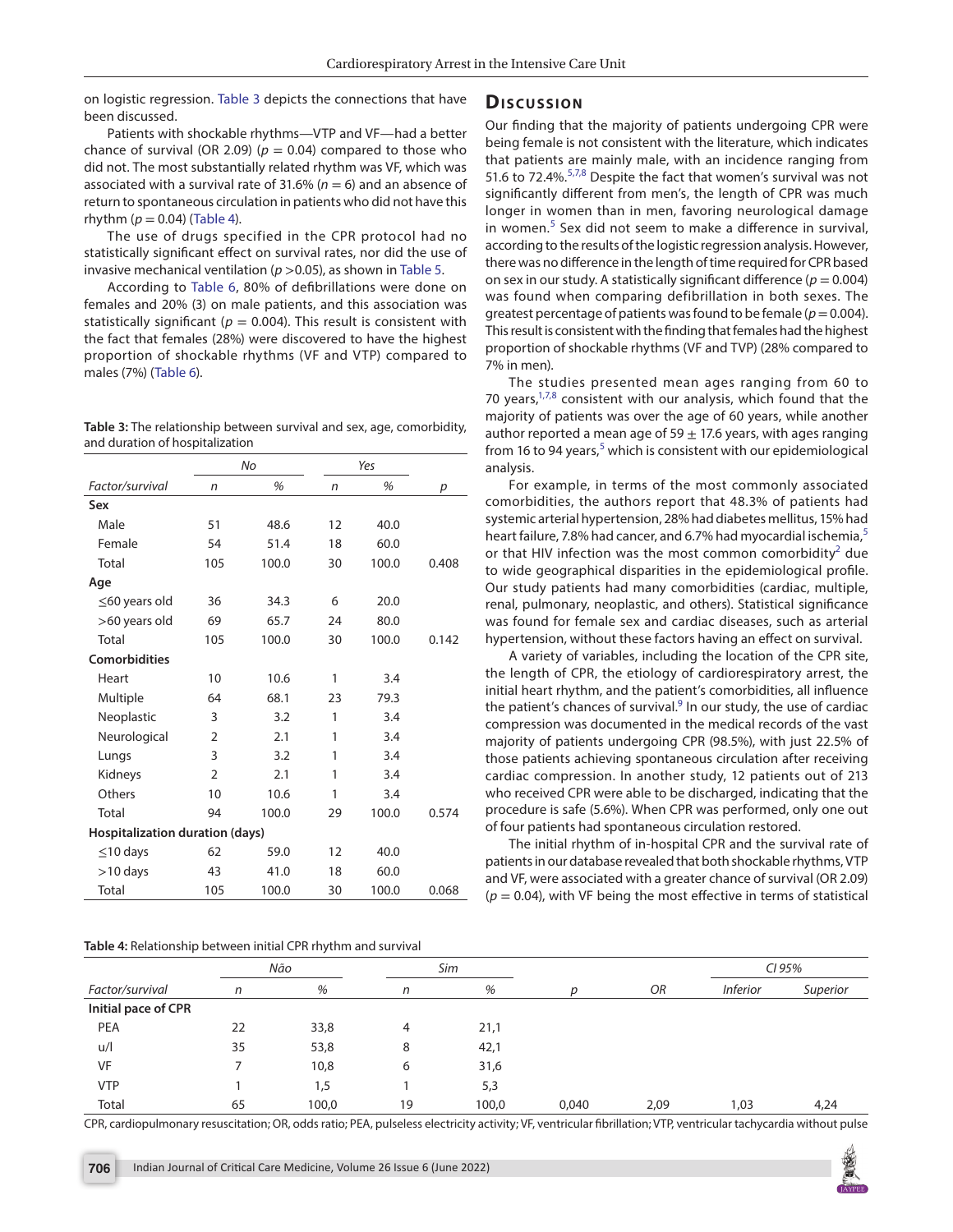|                      | <u>.</u> |       |                |       |       |      |        |       |
|----------------------|----------|-------|----------------|-------|-------|------|--------|-------|
|                      | No       |       | Yes            |       |       |      | CI 95% |       |
| Factor/survival      | n        | %     | n              | %     | D     | OR   | Lower  | Upper |
| Drug use             |          |       |                |       |       |      |        |       |
| No                   | 7        | 6.7   | $\overline{2}$ | 6.7   |       | 1.00 | 0.22   | 4.56  |
| Yes                  | 98       | 93.3  | 28             | 93.3  |       | 1.00 | 0.90   | 1.11  |
| Total                | 105      | 100.0 | 30             | 100.0 | 1.000 | 1.00 | 0.20   | 5.09  |
| Invasive ventilation |          |       |                |       |       |      |        |       |
| No                   | 22       | 21.0  |                | 3.3   |       | 6.29 | 0.88   | 44.74 |
| Yes                  | 83       | 79.0  | 29             | 96.7  |       | 0.82 | 0.73   | 0.92  |
| Total                | 105      | 100.0 | 30             | 100.0 | 0.051 | 7.69 | 0.99   | 59.60 |

<span id="page-3-0"></span>**Table 5:** Recommended drug use and invasive mechanical ventilation and survival rate

CI, confidence interval; OR, odds ratio

<span id="page-3-1"></span>**Table 6:** Relationship between cardiac defibrillation, initial rhythm of cardiopulmonary resuscitation, and sex

|                       | Male |       |    | Female |       |  |
|-----------------------|------|-------|----|--------|-------|--|
| Factor/sex            | n    | %     | n  | %      | р     |  |
| <b>Defibrillation</b> |      |       |    |        |       |  |
| <b>No</b>             | 34   | 91.9  | 21 | 63.6   |       |  |
| Yes                   | 3    | 8.1   | 12 | 36.4   |       |  |
| Total                 | 37   | 100.0 | 33 | 100.0  | 0.004 |  |
| Initial rhythm of CPR |      |       |    |        |       |  |
| <b>PEA</b>            | 16   | 39.0  | 10 | 23.3   |       |  |
| u/l                   | 22   | 53.7  | 21 | 48.8   |       |  |
| VF                    | 3    | 7.3   | 10 | 23.3   |       |  |
| <b>VTP</b>            | 0    | 0.0   | 2  | 4.7    |       |  |
| Total                 | 41   | 100.0 | 43 | 100.0  | 0.068 |  |

CPR, cardiopulmonary resuscitation; PEA, pulseless electrical activity; VF, ventricular fibrillation; VTP, ventricular tachycardia without pulse

significance, considering a survival rate of 31.6% (*n* = 6) vs. a 10.8% absence of return to spontaneous circulation.

When comparing the first and second periods (before and after the adoption of the cardiorespiratory arrest protocol), the survival rate of shockable rhythms increased two-fold, whereas the survival rate of non-shockable beats decreased.<sup>10</sup> Patients with shockable first rhythms were more likely to live than those with non-shockable initial rhythms, with survival rates of 23.8 and 10.3%, respectively. Patients with sepsis, hypotension, and acute renal failure were found in higher proportions among the deceased than among those who survived. $10-13$ 

We found that the most common first rhythm of cardiorespiratory arrest was likewise asystole (31.9%), followed by PEA (19.3%), VF (9.6%), and VTP (5.1%). Heart failure defined by PEA and asystole was shown to be common in both ICU and ward populations in an observational study, with 80% of the ICU population experiencing a non-shockable initial rhythm and 83% of patients in the ward due to asystole/PEA. When it comes to the frequency of non-shockable rhythms compared to that of shockable rhythms in intrahospital cardiorespiratory arrest, there is significant consistency across studies.<sup>12,[14](#page-4-11)</sup>

As a result of our research, we discovered that the length of time spent in the hospital had no statistically significant link with the percentage of the sample ( $p = 0.068$ ). As previously stated, advanced age and female gender had a statistically significant association with survival (*p* <0.05).

Many studies have identified variables associated with favorable neurological survival after a hospital cardiac arrest, including younger age, initial rhythm of VF cardiac arrest or SVT with a defibrillation time of 2 minutes, basal neurological state without disability, location of cardiorespiratory arrest in a monitored unit, shorter response time and duration of resuscitation, and the lack of need for resuscitation after a cardiac arrest in the community.

Approximately 2% of patients in the ICU need CPR, and their survival is comparable to that of those patients in a general hospital who receive CPR. This suggests that the additional monitoring and, potentially, faster detection of cardiorespiratory arrest and the initiation of CPR in the ICU are offset by the severity of the underlying disease.

When it came to invasive mechanical ventilation, the use of medications that are part of the CPR protocol (epinephrine and amiodarone) was commonly administrated, with rates of 93.3% (126) and 83% (112) in the current study, respectively. However, neither the use of invasive mechanical ventilation nor the administration of vasoactive medications was shown to be statistically significant in association with the survival rate ( $p > 0.05$ ).

There are several prognostic factors that are associated with poorer survival rates: advanced age, unwitnessed arrest, comorbid conditions, such as sepsis or cancer, renal failure, black ethnicity, sedentary lifestyle, prolonged duration of CPR, and higher total dose of adrenaline during resuscitation.<sup>[2,](#page-4-1)[13](#page-4-9)[,15](#page-4-12)-21</sup>

The length of CPR and the time it takes for patients to regain spontaneous circulation were shown to be significantly inversely related.

For 40.7% (*n*= 55) of the patients in our study, the length of CPR was shorter than or equal to 20 minutes (10 cycles), according to the Utstein model. Similarly, a multicenter study of 64,339 patients found a relationship between the length of CPR and length of survival. Additionally, other studies have shown that shorter periods of CPR were linked with better chances of immediate survival.<sup>[5,](#page-4-2)[14](#page-4-11)</sup> This is consistent with previous findings.

It is essential to note that the majority of the studies reviewed and the data gathered in the current study did not assess the quality of CPR or the presence or absence of a fast response team, which is a limitation of this study. The interval between identification of cardiopulmonary arrest and initiation of resuscitation procedures, as well as other variables, is associated with a poorer long-term prognosis in cardiopulmonary arrest patients. Interventions, such as cardiac compression and defibrillation, have been shown to decrease the fatality rate when they are performed as soon as feasible and according to high-quality standards of care.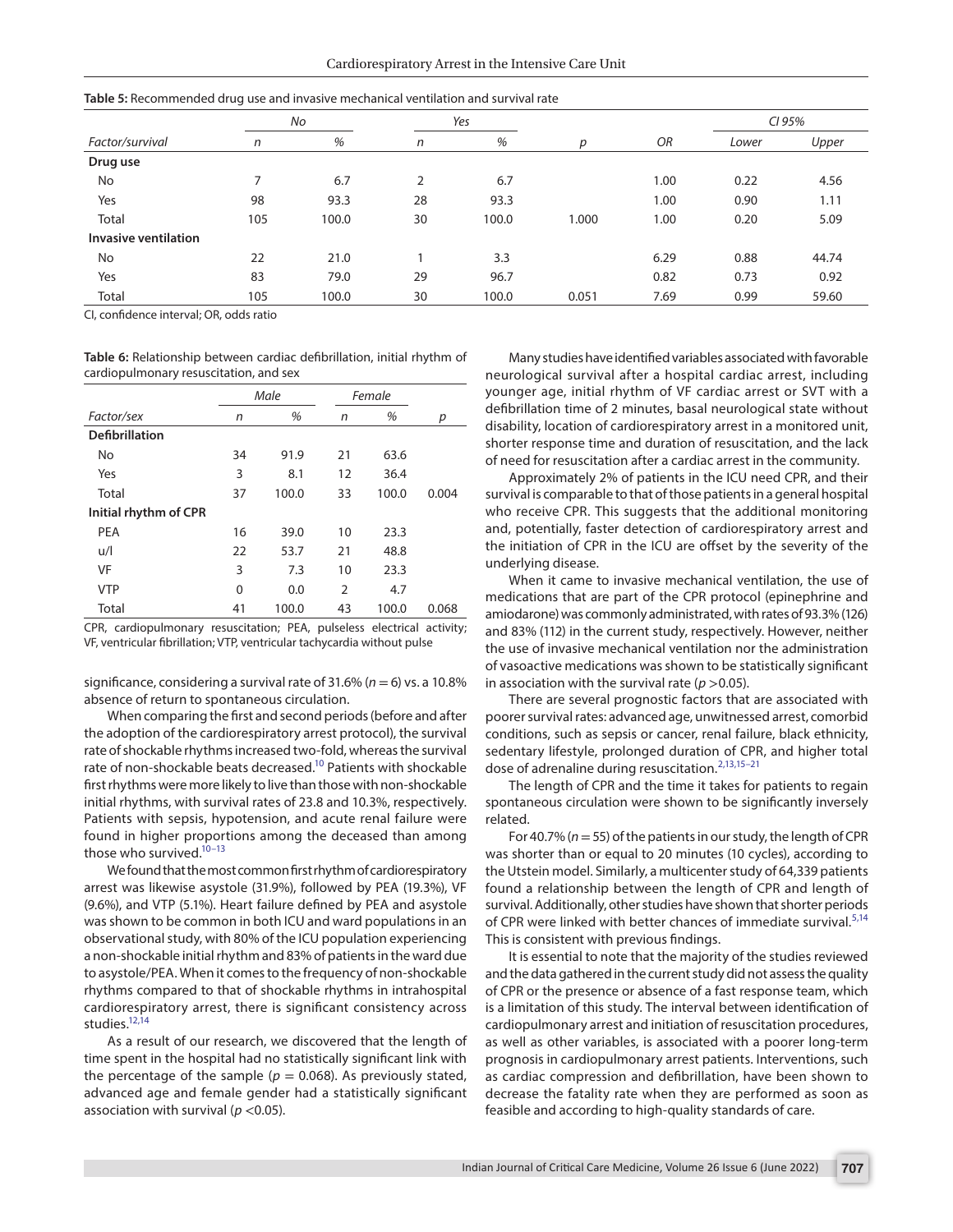# **CONCLUSION**

Even though the resuscitation maneuver started, time was extremely brief and that defibrillation was delivered as quickly as feasible, there was a significant frequency of cardiac arrest and a poor survival rate after CPR was done in this study. This was aggravated by advanced age, various comorbidities, and the prevalence of heart disease in females, all of which contributed to the rise in mortality.

There was no difference in the incidence of cardiorespiratory arrests based on the predominant sex, and there was also no difference in the mean age of the patients studied. Patients with shockable stop rhythms had a higher rate of spontaneous circulation resumption. The most common arrhythmias, however, were asystole and PEA, which are unshockable rhythms. The length of resuscitation maneuvers had an impact on prognosis as well, with longer mean durations being associated with a greater incidence of ROSC than those with shorter mean durations. While the data collected were not sufficient to make definitive conclusions, knowledge of the profile, prognosis, and outcomes of patients who underwent CPR, as well as the use of the Utstein-based registry for cardiorespiratory arrest data, would allow for the implementation of a high-quality care approach for cardiorespiratory arrest and an improvement in the survival of those who present with this condition.

It is believed that the construction of the clinical–epidemiological profile has yielded information that will be of critical importance in the prevention of new cardiorespiratory arrest events, as well as indirectly in the improvement of public health because once the information is in the possession of healthcare providers, it will be possible to develop preventive health measures or improve performance. That is because patient prognosis may be improved by the early identification of triggering factors, careful planning of the intervention for each clinical situation, and a strong focus on follow-up treatment once spontaneous circulation has been restored.

## **LIMITATIONS**

It was undertaken because of several issues, including incorrectly completed medical records, investigation of only one hospital center, failure to evaluate the quality of CPR provided, and a lack of information on the time that passed between the discovery of cardiorespiratory arrest and the start of CPR maneuvers.

# **ORCID**

Antônio da Silva Menezes Jr<sup>o</sup>[h](https://orcid.org/0000-0003-1751-5206)ttps://orcid.org/0000-0003-1751-5206 *Angélica L Brag[a](https://orcid.org/0000-0001-5805-507X)* https://orcid.org/0000-0001-5805-507X *Viviane de Souza Cruvine[l](https://orcid.org/0000-0002-5098-4517)* https://orcid.org/0000-0002-5098-4517

# **REFERENCES**

- <span id="page-4-0"></span>1. Miana LA, Moraes MM, Moraes BM, Ponte PG, Venturelli E Jr, Mallosto RU, et al. Cardiopulmonary resuscitation in an average brazilian intensive care unit: should we perform less or better? Braz J Cardiovasc Surg 2017;32(3):177–183. DOI: 10.21470/1678-9741-2017- 0036.
- <span id="page-4-1"></span>2. Ocen D, Kalungi S, Ejoku J, Luggya T, Wabule A, Tumukunde J, et al. Prevalence, outcomes and factors associated with adult in hospital cardiac arrests in a low-income country tertiary hospital: a prospective observational study. BMC Emerg Med 2015;15(1):1–6. DOI: 10.1186/s12873-015-0047-0.
- <span id="page-4-3"></span>3. Bernoche C, Timerman S, Polastri TF, Palma Dallan LA, Araujo S, Lage SG, et al. Update of the cardiopulmonary resuscitation and emergency care guideline of the Brazilian Society of Cardiology. Arq Bras Cardiol 2019;113(3):449–663. DOI: 10.5935/abc.20190203.
- 4. Gonzalez MM, Timerman S, Gianotto-Oliveira R, Polastri TF, Canesin MF, Schimidt A, et al. [First guidelines of the Brazilian Society of Cardiology on Cardiopulmonary Resuscitation and Cardiovascular Emergency Care]. Arq Bras Cardiol 2013;101(2 Supl 3):1–221. DOI: 10.5935/abc.2013S006.
- <span id="page-4-2"></span>5. Silva RM, Silva BA, Silva FJ, Amaral CF. Cardiopulmonary resuscitation of adults with in-hospital cardiac arrest using the Utstein style. Rev Bras Ter Intensiva 2016;28(4):427–435. DOI: 10.5935/0103- 507X.20160076.
- <span id="page-4-4"></span>6. Idris AH, Bierens JJLM, Perkins GD, Wenzel V, Nadkarni V, Morley P, et al. 2015 revised utstein-style recommended guidelines for uniform reporting of data from drowning-related resuscitation. Circ Cardiovasc Qual Outcomes 2017;10(7):1–16. DOI: 10.1161/ HCQ.0000000000000024.
- <span id="page-4-5"></span>7. Bougouin W, Aissaoui N, Combes A, Deye N, Lamhaut L, Jost D, et al. Post-cardiac arrest shock treated with veno-arterial extracorporeal membrane oxygenation: an observational study and propensityscore analysis. Resuscitation 2017;110:126–132. DOI: 10.1016/ j.resuscitation.2016.11.005.
- <span id="page-4-6"></span>8. Hunter BR, O'Donnell DP, Kline, JA. Receiving hospital characteristics associated with survival in patients transported by emergency medical services after out-of-hospital cardiac arrest. Acad Emerg Med 2016;23(8):905–909. DOI: 10.1111/acem.12978.
- <span id="page-4-7"></span>9. Christenson J, Andrusiek D, Everson-Stewart S, Kudenchuk P, Hostler D, Powell J, et al. Chest compression fraction determines survival in patients with out-of-hospital ventricular fibrillation. Circulation 2009;120(13):1241–1247. DOI: 10.1161/CIRCULATIONAHA.109.852202.
- <span id="page-4-8"></span>10. Khatib J, Schwartz N, Bisharat N. Twenty-year trends of survival after in-hospital cardiac arrest. Isr Med Assoc J 2017;19(12):756–760. PMID: 29235738.
- 11. Chen LM, Nallamothu BK, Spertus JA, Li Y, Chan PS; American Heart Association's Get With the Guidelines-Resuscitation (formerly the National Registry of Cardiopulmonary Resuscitation) Investigators; Association between a hospital's rate of arrest cardiac incidence and cardiac arrest survival. JAMA Intern Med 2013;173(13):1186–1195. DOI: 10.1001/jamainternmed.2013.1026.
- <span id="page-4-10"></span>12. Truhlář A, Deakin CD, Soar J, Khalifa GE, Alfonzo A, Bierens JJ, et al. European resuscitation council guidelines for resuscitation 2015: Section 4: cardiac arrest in special circumstances. Resuscitation 2015;95:148–201. DOI: 10.1016/j.resuscitation.2015.07.017.
- <span id="page-4-9"></span>13. Witten L, Gardner R, Holmberg MJ, Wiberg S, Moskowitz A, Mehta S, et al. Reasons for death in patients successfully resuscitated from out-of-hospital and in-hospital cardiac arrest. Resuscitation 2019;136:93–99. DOI: 10.1016/j.resuscitation.2019.01.031.
- <span id="page-4-11"></span>14. Lacerda FH, Checoli PG, Silva CMDD, Brandão CE, Forte DN, Besen BAMP. Mechanical ventilation withdrawal as a palliative procedure in a Brazilian intensive care unit. Rev Bras Ter Intensiva 2020;32(4): 528–534. DOI: 10.5935/0103-507X.20200090.
- <span id="page-4-12"></span>15. Bougouin W, Lamhaut L, Marijon E, Jost D, Dumas F, Deye N, et al. Characteristics and prognosis of sudden cardiac death in Greater Paris: population-based approach from the Paris Sudden Death Expertise Center (Paris-SDEC). Intensive Care Med 2014;40(6): 846–854. DOI: 10.1007/s00134-014-3252-5.
- 16. Oddo M, Bracard S, Cariou A, Chanques G, Citerio G, Clerckx B, et al. Update in neurocritical care: a summary of the 2018 Paris international conference of the French Society of Intensive Care. Ann Intensive Care 2019;9(1):47. DOI: 10.1186/s13613-019-0523-x.
- 17. Cour M, Turc J, Madelaine T, Argaud L. Risk factors for progression toward brain death after out-of-hospital cardiac arrest. Ann Intensive Care 2019;9(1):45. DOI: 10.1186/s13613-019-0520-0.
- 18. Fennessy G, Hilton A, Radford S, Bellomo R, Jones D. The epidemiology of in-hospital cardiac arrests in Australia and New Zealand. Intern Med J 2016;46(10):1172–1181. DOI: 10.1111/imj.13039.
- 19. Geri G, Grimaldi D, Seguin T, Lamhaut L, Marin N, Chiche JD, et al. Hemodynamic efficiency of hemodialysis treatment with high cut-off membrane during the early period of post-resuscitation shock: The HYPERDIA trial. Resuscitation 2019;140:170–177. DOI: 10.1016/ j.resuscitation.2019.03.045.